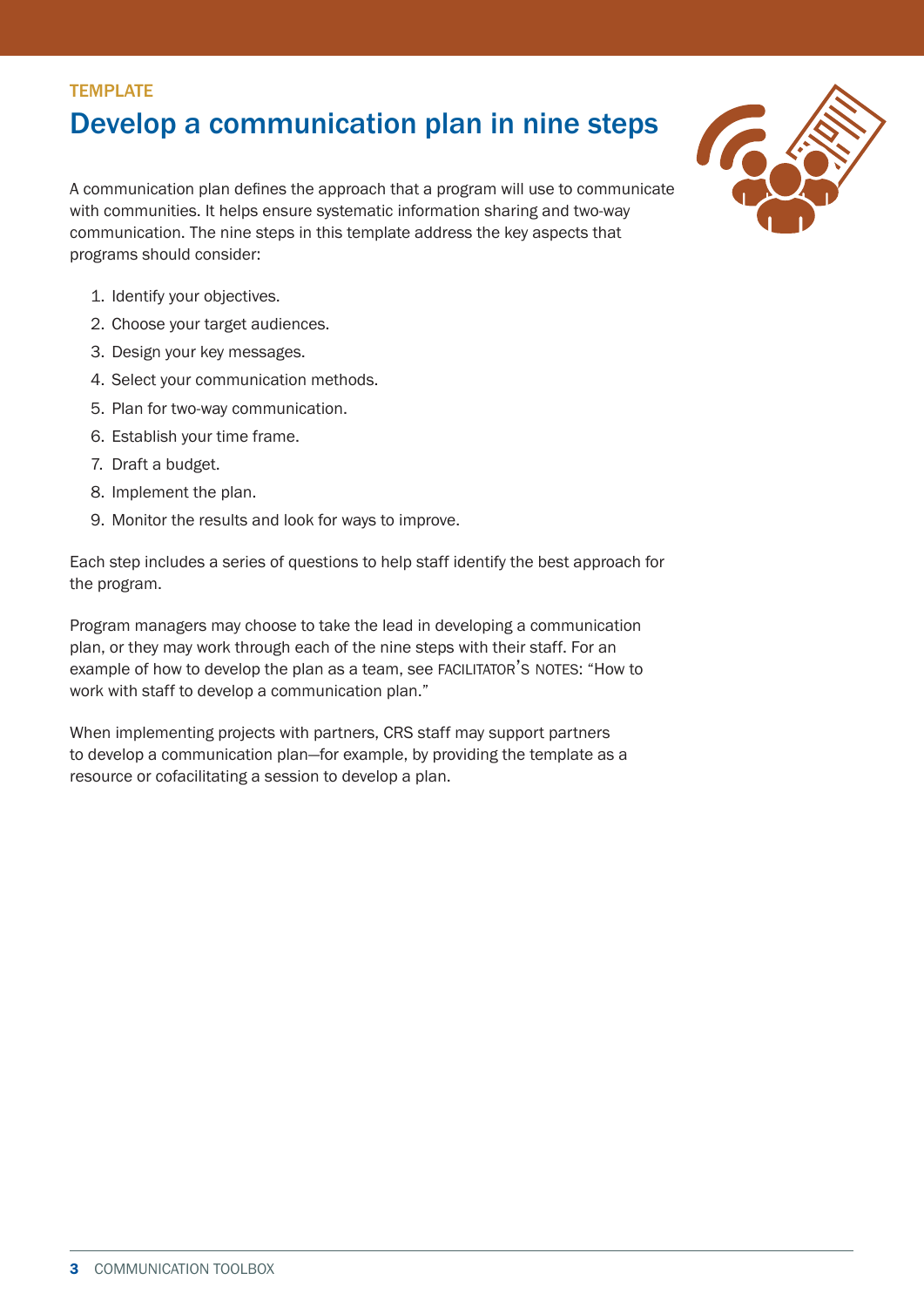# Step 1: Identify your objectives

Stating your objectives will keep the communication plan focused. Written objectives can be shared with other staff so they understand why the communication plan is important to the program's success. The questions below will help you identify your objectives:

- 1. What is your purpose for communicating key program messages? What do you want to accomplish?
- 2. Which geographic areas do you want to receive your messages? (Are there any areas that should not receive the messages?)

### Common objectives for communicating with program participants and communities

By communicating about who you are and what you are doing, you show respect for the dignity of the people you serve and you make it more likely that the program will succeed. Sharing information helps do the following things:

- Establish trust between CRS, partners and the community.
- Manage expectations so that people know what CRS and partners can and cannot do. This can improve staff security and reduce the risk that rumors will arise.
- Encourage participation and collaboration. Informed communities are better able to participate in programs, provide feedback and engage in meaningful dialogue about the programs.
- Ensure that the appropriate people know about the program's services and entitlements. They also need to understand how people can access the program's benefits.

Depending on your program, you may have additional, more specific objectives.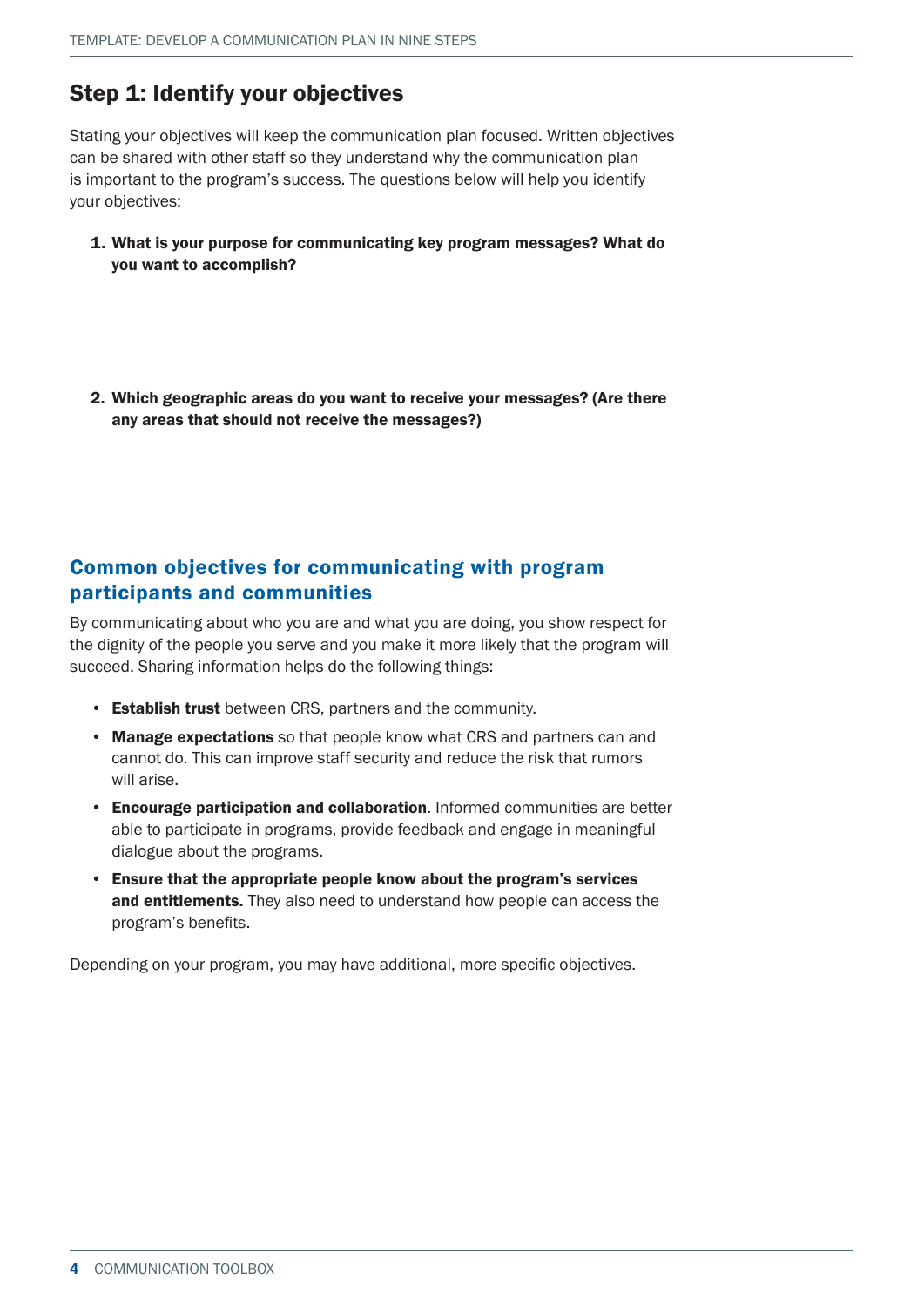## Step 2: Choose your target audiences

In international relief and development, we often refer to the "community." In reality, no community is homogenous. Communities are made up of women, men, girls, boys; different social-economic groups; youths and the elderly; people with disabilities; local leaders, community-based organizations and government members; as well as program participants and nonparticipants.

You may need to use different communication methods to reach different groups. The groups may need different levels of program information.

Who needs to know details about your program? (Be as specific as possible—will these audiences help to achieve your objectives?)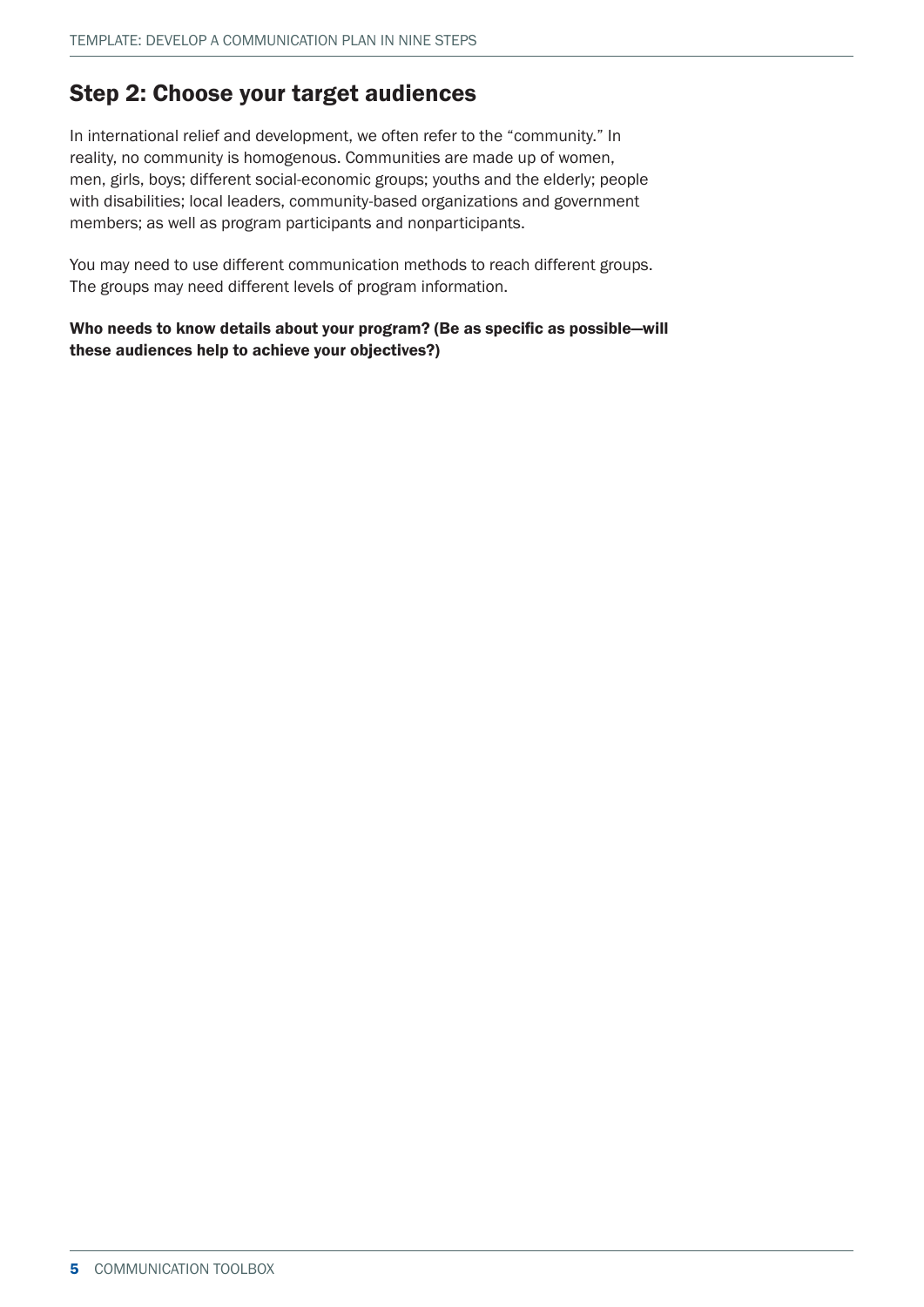## Quick method for conducting a stakeholder analysis

Think about your program. Which groups of people may (1) have an effect on the activities or (2) be affected by the activities. Identify which groups exist at the community level and which exist outside of the community.

You can then decide who you want to target with this communication plan. Think about which stakeholders have similar information needs and which groups you can reach using similar methods.

### Identifying the different stakeholders at community level can help you decide which ones have similar information needs.



In emergency distributions, it is normal to target three broad groups: leaders, participants (beneficiaries), and nonparticipants (nonbeneficiaries). As programs move into the reconstruction phase, you will need to divide these groups into categories that are more specific.

### A related resource

For another example of how to do a stakeholder analysis, see *ProPack: Project Design and Proposal Guidance for CRS Project and Program Managers*, available at <http://www.crsprogramquality.org/publications/2011/1/14/propack-i-english.html>.

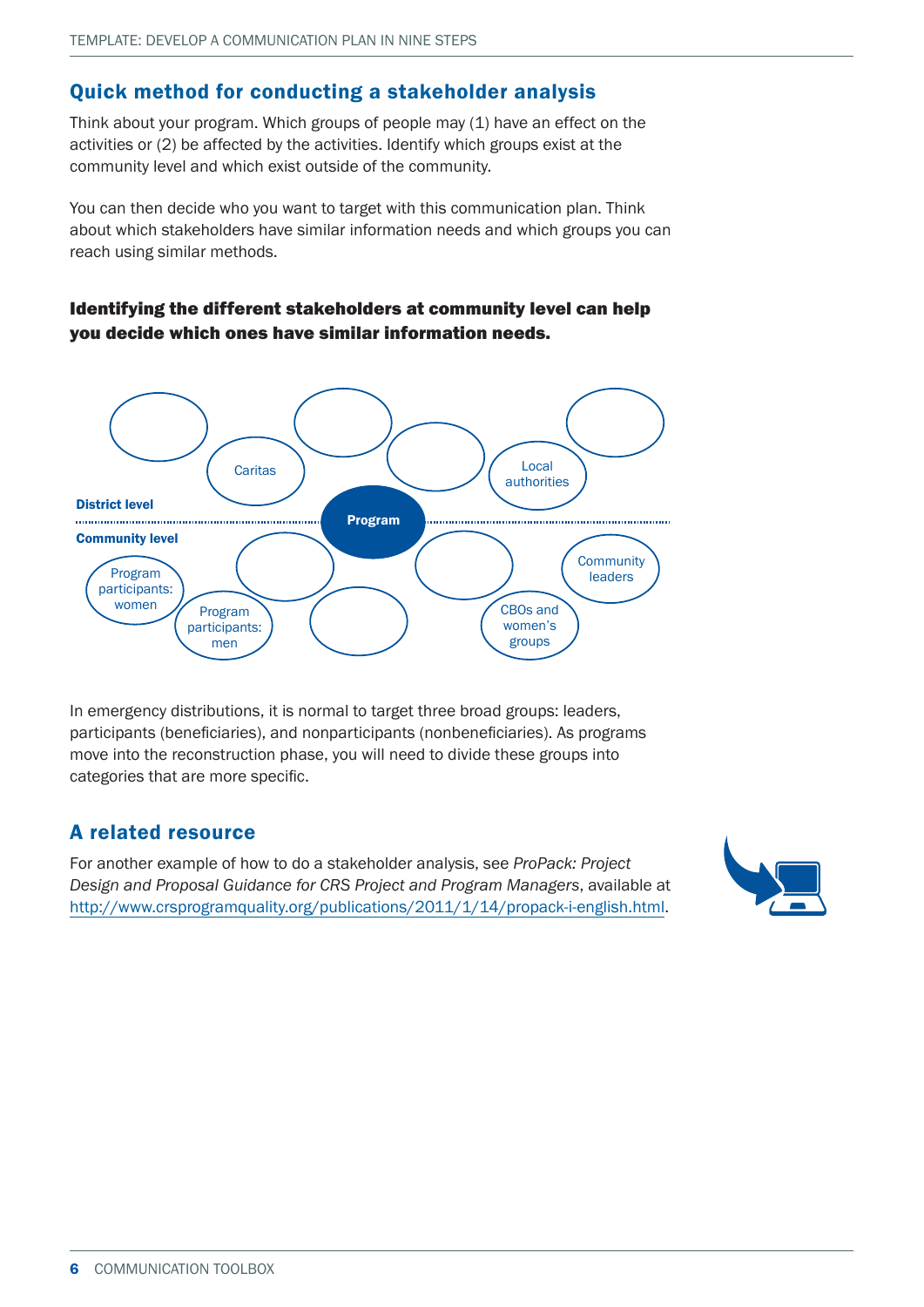## Step 3: Design your key messages

Identifying your key messages will help you distill the information that is critical for achieving your objectives.

- 1. What are the key messages you want to communicate to each audience?
- 2. It may help to ask yourself:
	- What questions do people ask staff during field visits?
	- What do people need to understand in order for the program to succeed?
	- What would you want to know about the program if you lived in the community?

| <b>Audiences</b> | <b>Key messages</b> |
|------------------|---------------------|
|                  |                     |
|                  |                     |
|                  |                     |
|                  |                     |
|                  |                     |
|                  |                     |

3. Is there any information that should *not* be shared, given the context?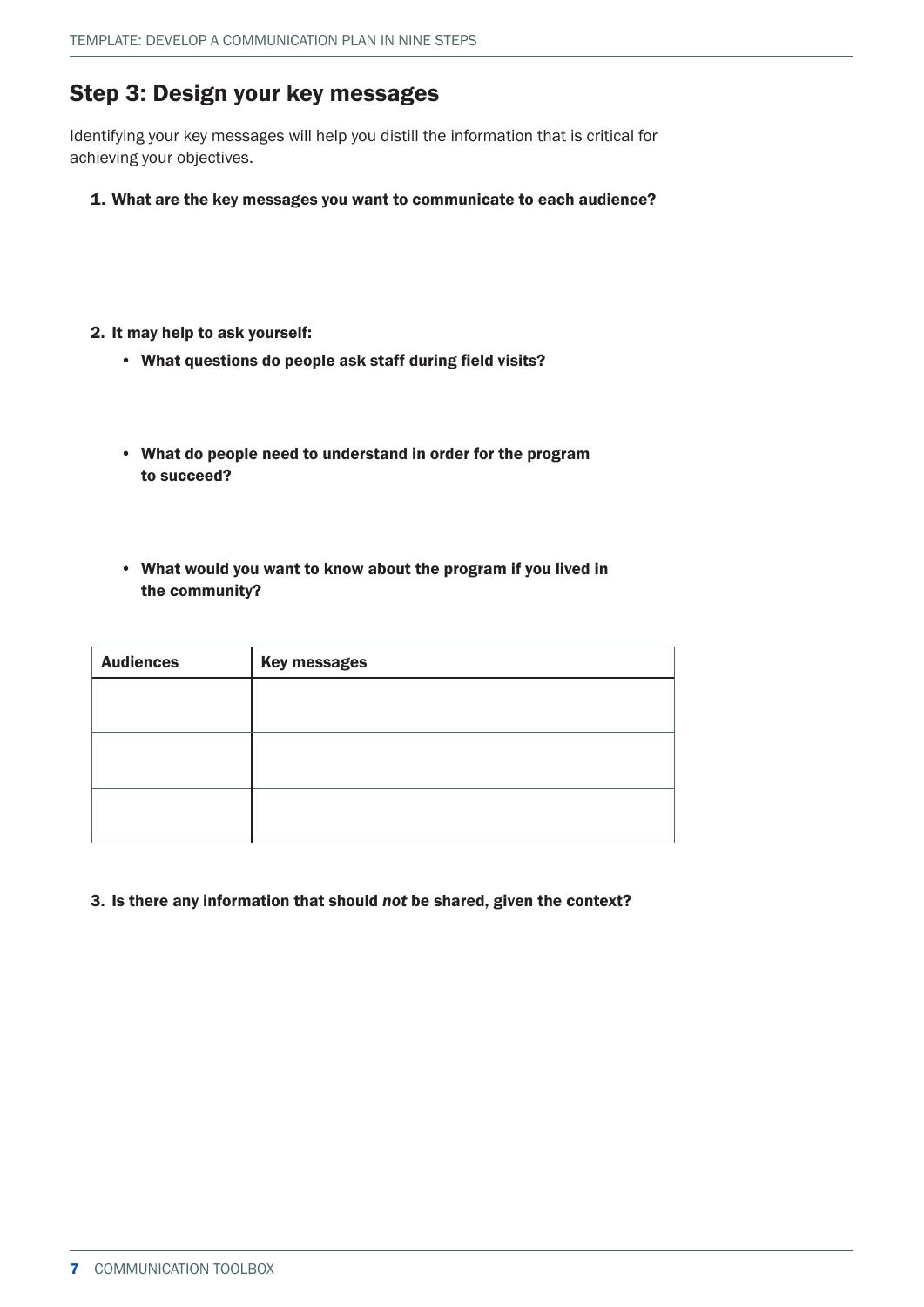### What information should be shared?

The below table is adapted from the *CRS Haiti Accountability Framework,*1 which outlines the types of information that should be shared as part of emergency and development programs. The Bronze level is the minimum for emergency programs. The Silver level is the minimum for development programs.

#### **Bronze level** (minimum for emergency programs)

Communities are informed about:

- Program goals and objectives
- Planned activities and deliverables, including start and end dates
- Criteria and process for program participant selection, and number of people who will be selected
- Details about partners who are involved in project implementation
- CRS mission and core values
- Contact details, including how people can identify a CRS employee
- Community members' right to provide feedback and make complaints

#### **Silver level** (minimum for development programs)

Communities are informed about:

- All Bronze-level information
- CRS code of conduct and other relevant commitments
- Relevant budget information (subject to security considerations)
- How people can participate in the program
- How the impact will be sustained after the end of the program
- How complaints will be handled

#### Gold level

Communities are informed about:

- All Bronze- and Silver-level information
- Progress of actual performance in relation to goals and activities
- How input from participation has contributed to decisions
- Key staff roles and responsibilities

<sup>1</sup> The framework is available in English, French and Spanish at [http://www.crsprogramquality.org](http://www.crsprogramquality.org%0A/publications/tag/Haiti-Accountability-Framework) [/publications/tag/Haiti-Accountability-Framework](http://www.crsprogramquality.org%0A/publications/tag/Haiti-Accountability-Framework).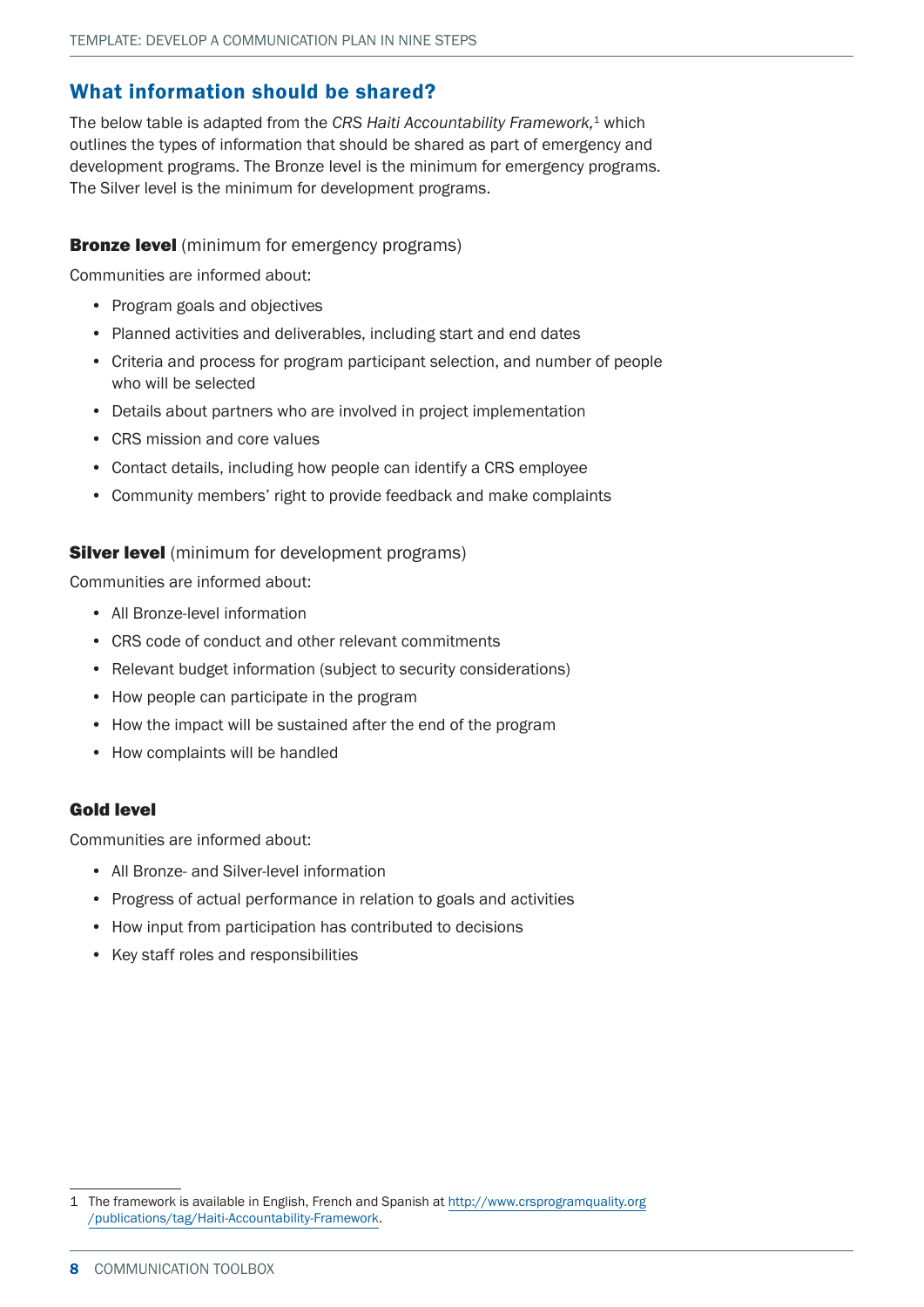## Is there any information that should not be shared?

As every context is different, the potential risks associated with sharing certain information will also differ. To gauge the amount of risk in your situation, consider the following questions:

• Could sharing certain information compromise the safety and security of program staff or program participants?

> *For example, in very insecure areas, publishing the date and time of a distribution point might put people at risk if it allows criminals to plan an attack.*

• Is this confidential information linked to supporters, donors, partners or staff?

*For example, sharing budget information is considered good practice, but individual staff salaries are normally considered confidential.*

• Could sharing this information have potentially negative effects on the program?

> *For example, in certain contexts publishing the list of selected program participants may result in these individuals being approached for loans, which would reduce the impact of the program. In this example, people living in the community would be best placed to advise if this practice is common and therefore a risk.*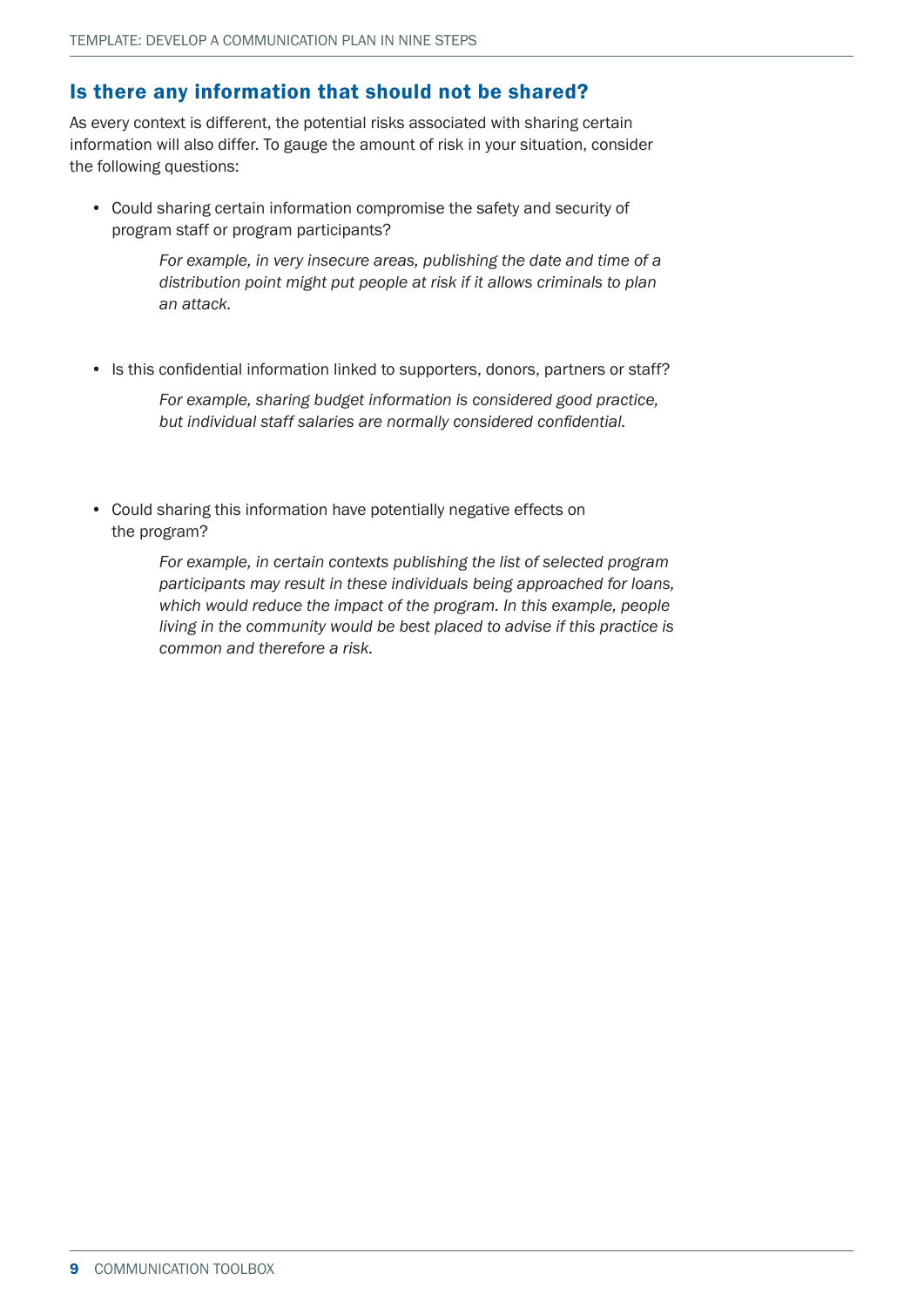## Examples from the field

#### Sometimes sharing budget information improves the program

As part of evaluating a transitional shelter (T-shelter) program, CRS asked community members and program participants to (1) give their definition of a good T-shelter and (2) compare this definition with CRS' T-Shelters.

However, these community members did not know the cost per T-shelter or the link between the cost per shelter and the number of families targeted. Participants had no way of assessing whether the T-shelters offered good value for the money.

Some participants replied that CRS' program should have provided larger shelters, with tiled floors, glass windows and indoor toilets. Their feedback was based on the unrealistic expectation that CRS had unlimited funds to spend. Participants did not have the information to factor in resource limitations or key resource allocation choices.

#### Sometimes information needs to be adapted before sharing it

In the past, CRS found in certain areas of Pakistan that sharing program-level financial information resulted in partners and staff being harassed by government entities, landlords and nonparticipants who wanted to influence the targeting process. Even top-line budget information such as "100,000 USD is available for the program to complete 10,000 infrastructure schemes" had potential to make staff targets.

To overcome this, CRS now shares financial information relevant to the items or package that its program participants receive—for example, the value of the livelihoods package, the budgeted value of a cash-for-work or infrastructure scheme and the actual amount spent in the community. This level of detail helps the committees better prioritize their needs and develop "bills of quantities" without endangering the program staff.

#### And sometimes it's responsible to withhold some information

Following the 2010 earthquake in Haiti, 1.5 million people were forced to live in camps in and around Port-au-Prince. The high population density and ease with which people could move from one area to another to find aid made conducting distributions challenging. To serve families living in smaller camps in the immediate aftermath of the earthquake, food distributions were conducted at night.

During late afternoon, teams would go into a small camp of 100 to 200 families to distribute tokens by tent. The teams did not say what the tokens were for or when the distribution would take place. At 10 p.m. or 11 p.m., teams returned with food, woke up people and conducted a distribution. This method, while counter to general good practice, was necessary in this context to prevent the influx of people that would have occurred if information had been readily shared or if the distributions had occurred during the day.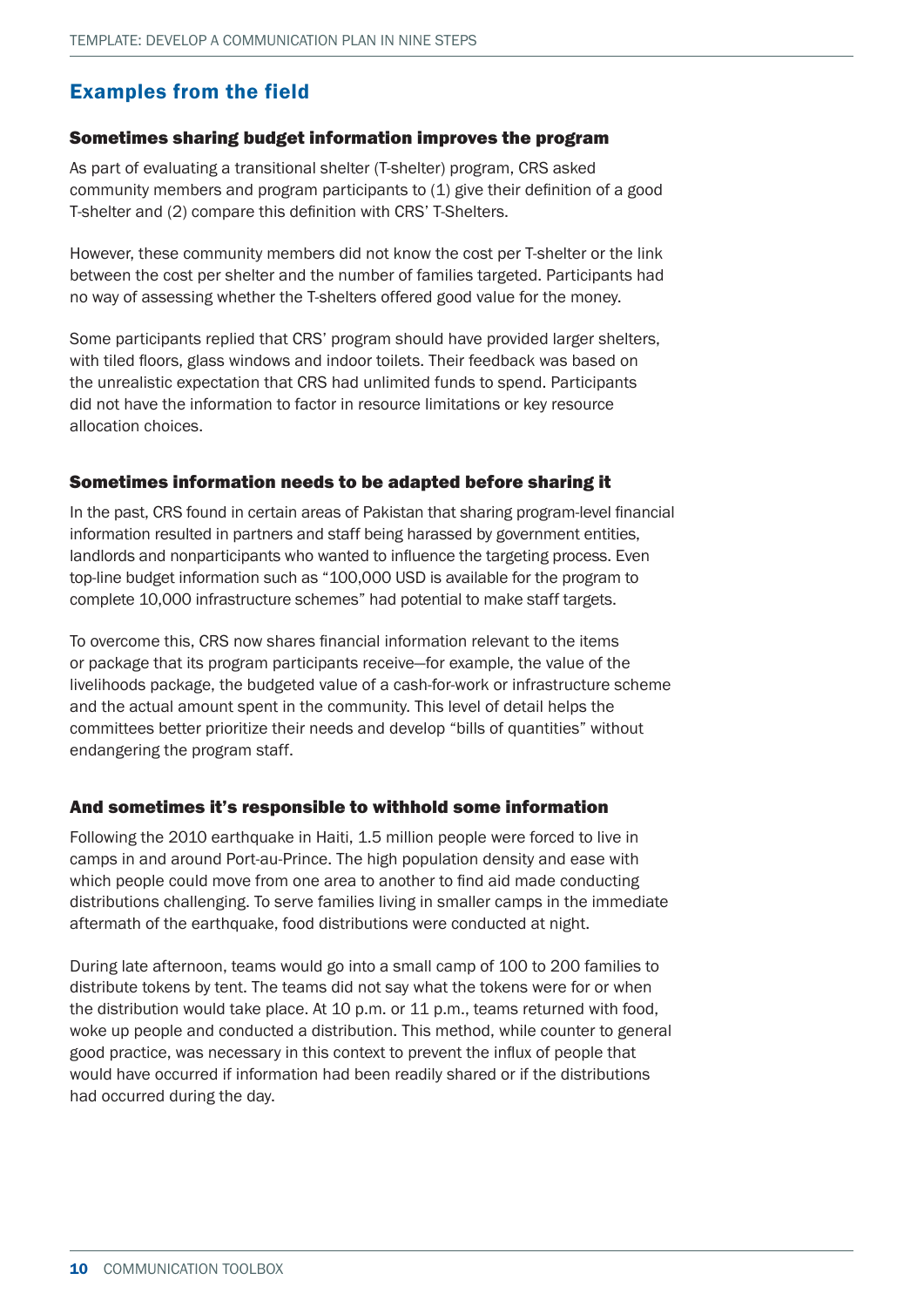# Step 4: Select your communication methods

Your context, objectives and target audience will determine what communication methods will be most suitable. Ideally, you should aim to prioritize two to four key methods, with a combination of oral and written methods.

- 1. What methods will you use to communicate the messages to the target audience?
- 2. How will each method work?
- 3. Do the selected methods pose any risks to staff or community members?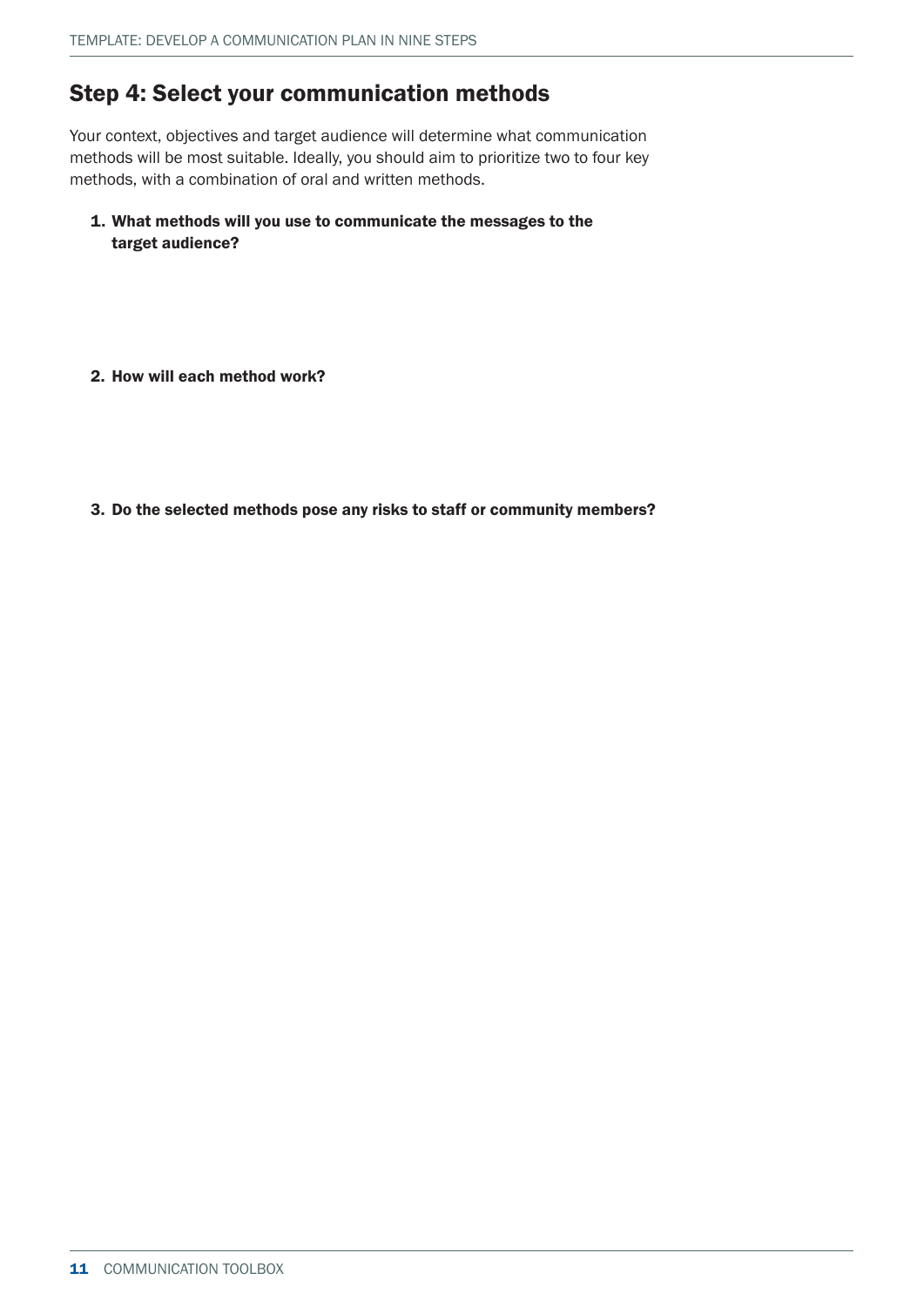## Written options and oral options

#### Written options

- Leaflets and flyers
- Notice boards and posters
- Distribution (or program participant) cards
- Agreements between the program and each program participant
- Short message service (SMS) messaging
- Newspapers
- Social media methods using the internet

#### Oral options:

- Megaphones
- Community meetings
- Community committees
- Radio
- Theater
- Hotlines or help desks
- Models and demonstrations
- Door-to-door community mobilizers

### Select communication options to match the context

### Reflect on the factors that will affect different communication methods

- Local situation. What existing communication channels are present in the community? What planned program activities could be used? How accessible is the community?
- Target audience. What methods do community members prefer? Is certain information for the whole community or only for program participants? What are the levels of literacy among men and women? How can more-vulnerable groups be reached?
- Risk management. Is there a risk that certain information will be misunderstood? Could certain communication methods put staff or community members at risk?
- Available resources. What staff and budget are available for communication?
- Two-way communication. Does the program want to gather feedback while sharing information? Are people likely to have questions?

#### Consult with community members as soon as the situation allows

- How do people currently find out what is happening?
- What methods would communities prefer staff to use?
- How should staff reach more groups that are vulnerable?

It's common to use several communication methods before and during emergency distributions:

- distribution cards, coupons or vouchers
- posters and banners
- leaflets in the distribution package
- megaphones
- face-to-face conversations with community volunteers and staff who go door to door or up and down the waiting lines

For more information see WORKSHEET: "Choose which communication methods to use."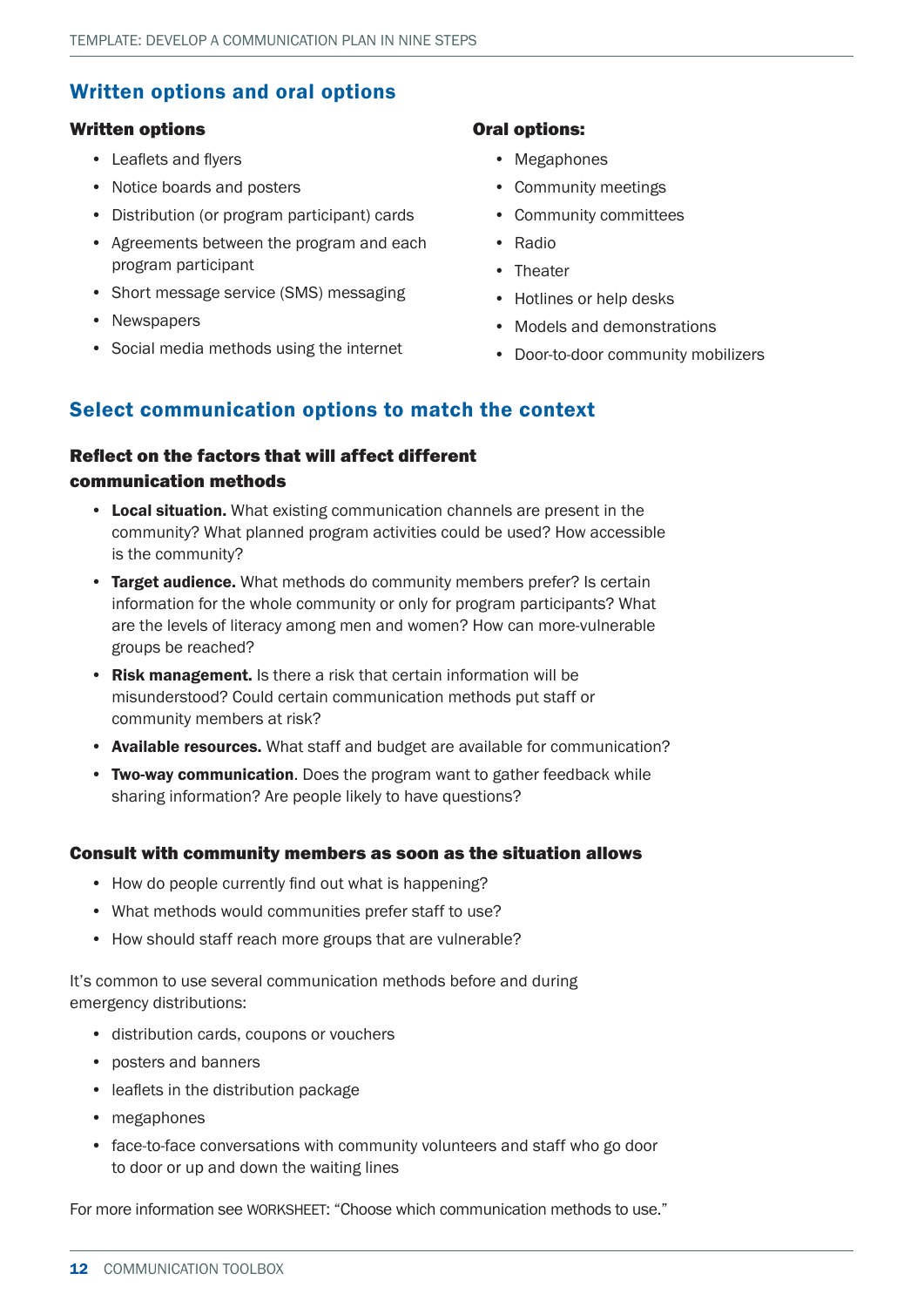### Examples from the field

#### Take advantage of communication methods that already exist

After the Haiti earthquake, CRS conducted distributions in Port-au-Prince's Petionville Camp, where 40,000 people had taken shelter. Shortly after people started moving into the camp, a local pastor set up a stage and a sound system to preach every evening. CRS used the evening sermons and the sound system to relay information regarding services and safety to the camp population.

#### Use trusted channels

By speaking to people who were living in Kenya's camps, Internews found that although people heard some updates and news through the camp leaders, they didn't trust them as sources of information. Several sources estimated that information shared via existing networks took two to three weeks to reach its target audience, if it reached the audience at all. Instead, people trusted and preferred getting their information from radios, mobile phones and friends or family.<sup>2</sup>

### Add to already-planned activities and materials especially during emergencies

During emergency distributions in India, families received coupons that they could trade in for goods. CRS put its name, logo, mission and vision on the back of the coupons to promote transparency. Posters gave details about what was being distributed (with pictures, descriptions and quantities of each item).

In Haiti, CRS used the back of participant ID cards to convey information about a resettlement program:

CRS and the mayor are implementing the *Ann Ale Lakay* program to help families find housing and move back to the neighborhoods where they lived before the earthquake. This service is free.

If you want more information about the program, see one of the CRS notice boards. If you are unhappy with the program or you are struggling to get service, we want to know right away. You can call 277 or speak to one of our field staff to file a complaint.

<sup>2</sup> Matt Abud, with Jacobo Quintanilla and Deborah Ensor, *Dadaab, Kenya: Humanitarian Communications and Information Needs Assessment Among Refugees in the Camps; Findings, Analysis & Recommendations* (n.p.: Internews, 2011), [http://www.internews.org/research-publications](http://www.internews.org/research-publications%0A/dadaab-kenya-humanitarian-communications-and-information-needs-assessment-amon/) [/dadaab-kenya-humanitarian-communications-and-information-needs-assessment-amon/](http://www.internews.org/research-publications%0A/dadaab-kenya-humanitarian-communications-and-information-needs-assessment-amon/).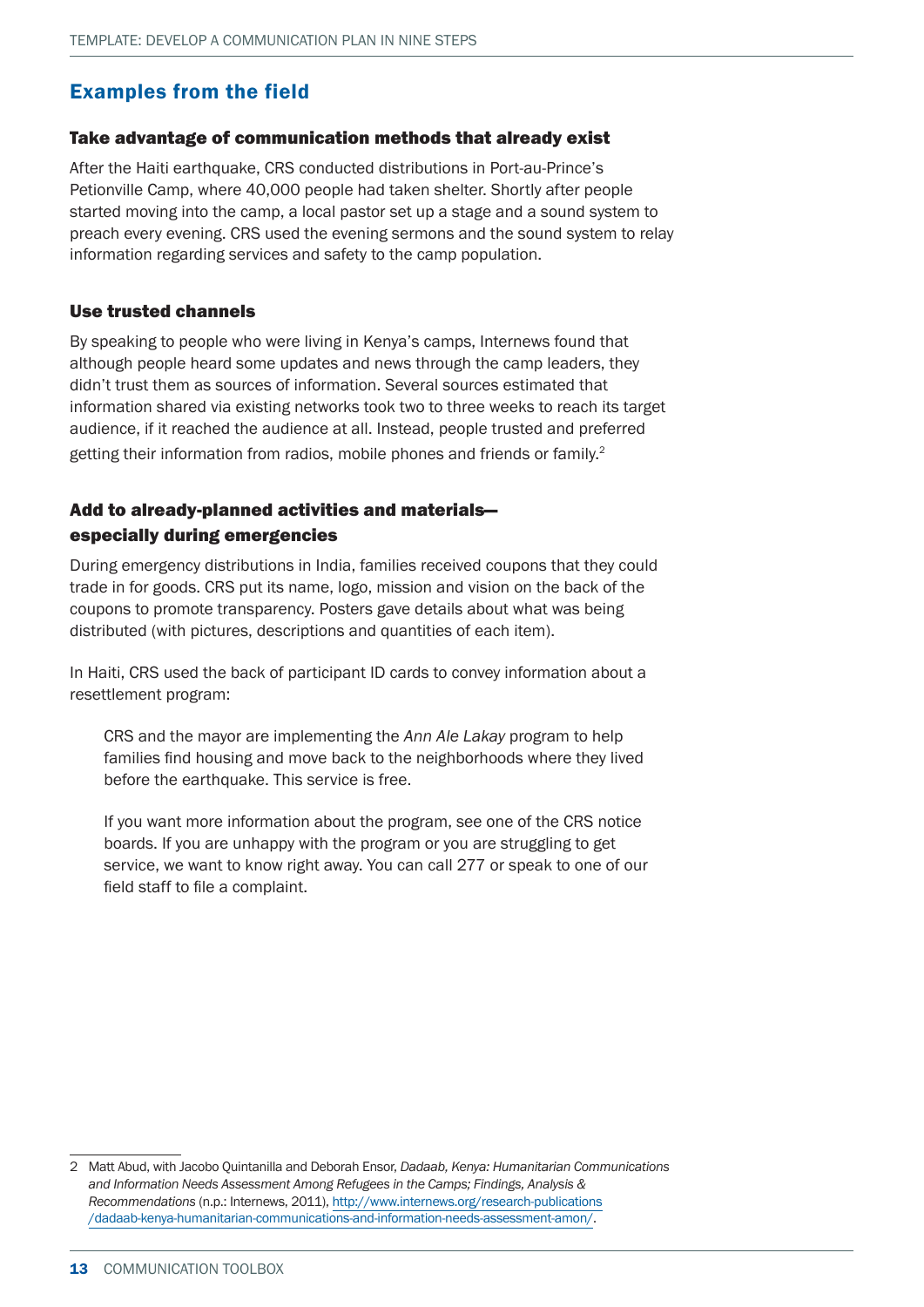## Step 5: Plan for two-way communication

Two-way communication promotes dialogue and allows organizations to gather ideas, suggestions and feedback from target communities. This can help you adjust your programs to better fit people's needs. You can gather feedback formally (for example, during community meetings or via a help desk or hotline) or informally as part of other activities.

Field staff are the most likely to receive feedback. This feedback needs to reach the program manager, who can then make a decision about whether to adjust the program and how to respond to the communities. Responding to feedback shows the communities that their feedback has been considered and used, even if the answer to the community's request is "no."

#### 1. Which of your communication methods allow dialogue with the community and opportunities for feedback?

#### 2. How will field staff collect and document feedback?

- 3. How will program managers receive the feedback? How often?
- 4. How will the program communicate its response to the community?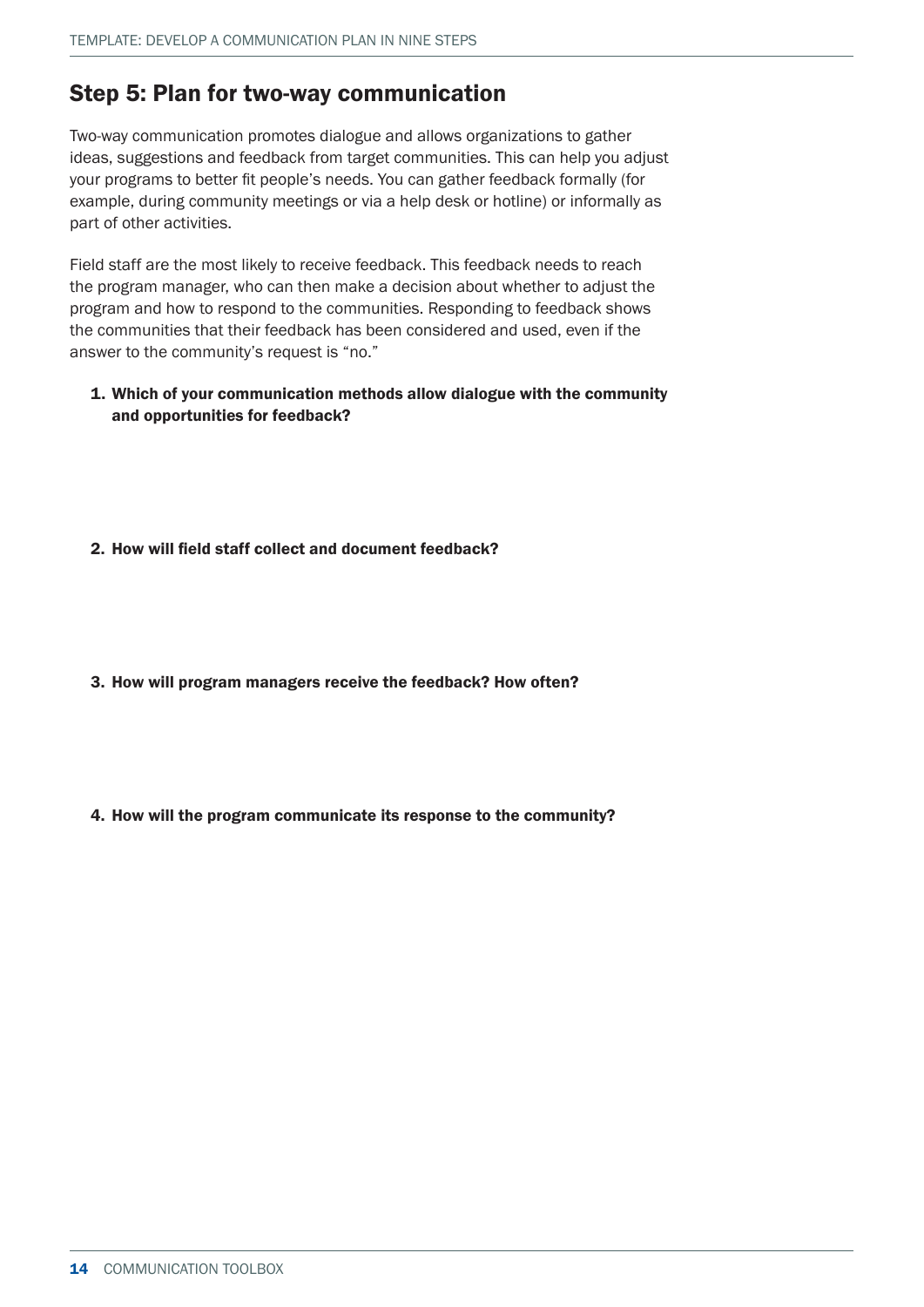### A basic feedback cycle



Each step in this basic feedback cycle is important for capturing and using feedback. Teams should agree about how each step will happen during the program and ensure that field staff understand that the program managers value the community's feedback. Otherwise, the process might get stuck in the middle of the cycle.

See "Additional resources" for guidance on how to set up a formal feedback mechanism (including complaint and response mechanisms).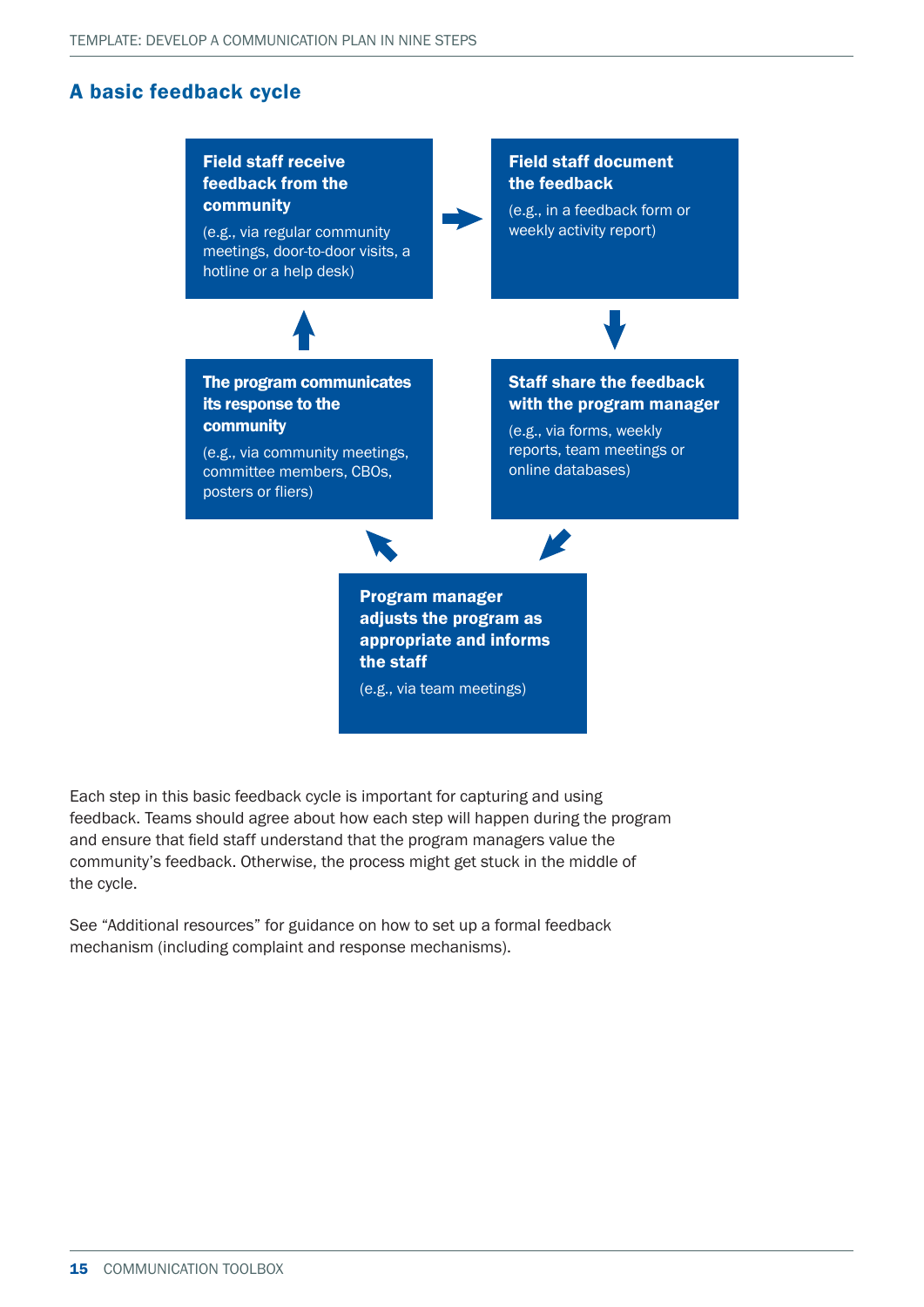## Examples from the field

#### Provide multiple channels for feedback

Desmiati Pondok belongs to a T-shelter committee in Sumatra, Indonesia. She has noticed that it's important for people to have multiple ways of asking questions and reporting problems:

"I and people in my community are aware of the 24-hour help-line service. The number is clear and it is visible on the road to our village. Many people in the community come to talk to me or others on the committee whenever they have problems, issues or questions about the project. Most of their questions were about the cash grant distribution date. Because CRS staff often visited us, we could also contact them."

#### Build feedback collection into monitoring activities

During emergency distributions in 2011–2012 in India, the program collected feedback on the distribution process through exit interviews at each site. Focus groups in selected locations provided additional feedback about how people used the relief items.

The team also used postcards to collect feedback. The program gave prestamped and preaddressed postcards to a random selection of participants, asking them to write down their comments and put the postcards in the mail to CRS.

Emergency distributions commonly use help desks and postdistribution staff meetings to share feedback from community members.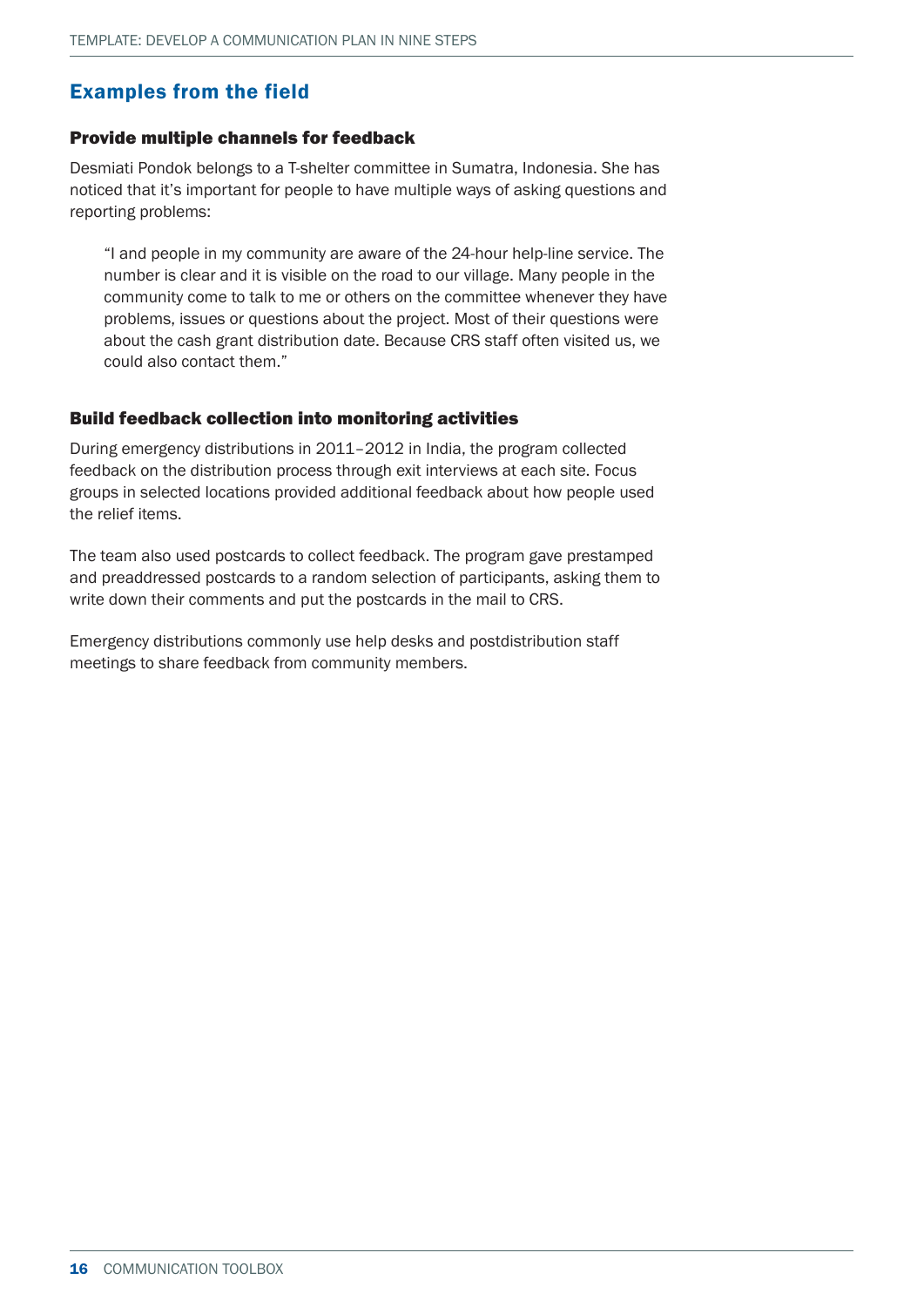# Step 6: Establish your time frame

Communication at all stages of the program is important. People need to be informed about key developments so they will be able to make the most of the program. You should communicate with community members throughout the program, especially before starting key activities, before making changes to the program and upon encountering delays.

1. What are the key activities in your program? Which ones need to be preceded by information sharing?

2. When will you share updates with the different audiences?

## Activities that require information sharing before or during implementation

- Selecting program participants
- Distributing items
- Forming committees or groups
- Conducting satisfaction reviews and evaluations
- Facilitating participatory processes (e.g., designing a latrine or mapping a community)
- Starting new activities at the community level

You might also consider the following activities:

- Hold a community meeting every month to provide a forum for ongoing dialogue.
- Provide an update on progress and planned activities of the last six months, after each planning meeting.
- Share findings after the midterm evaluation and satisfaction surveys.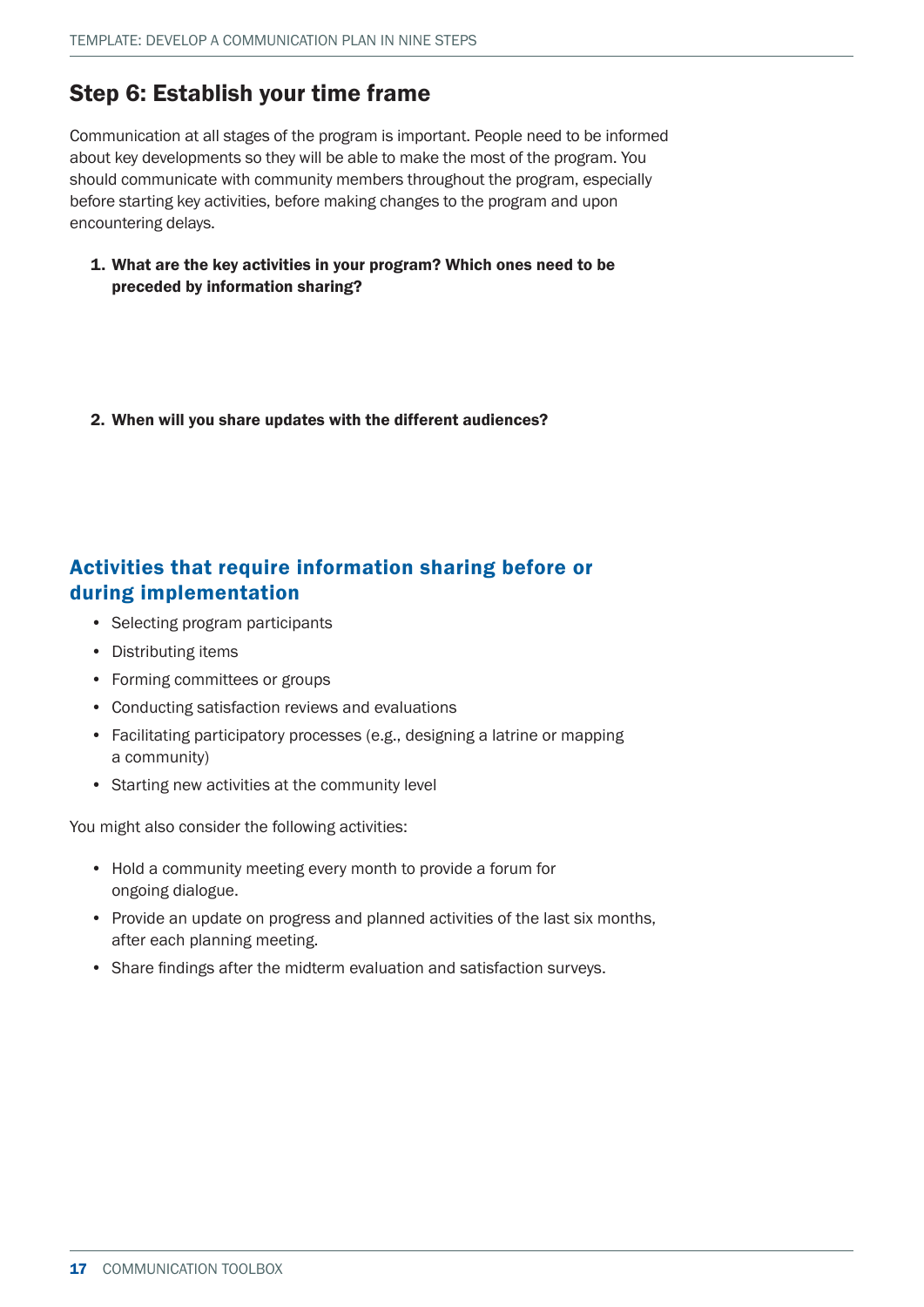# Step 7: Draft a budget

Depending on your budget, you may need to be more strategic about when to invest in expensive communication methods such as mass media. Many methods are inexpensive, such as sharing information at community meetings, creating simple posters and working with community committees.

Sometimes program budgets and country budgets have a budget line for media or external relations expenses. It would be worth checking whether this is available.

1. What is your budget? Can costs be integrated into program budgets as the program budgets are developed?

#### 2. How much do you expect your plan will cost?

| Item | Cost per unit | Number of units   Total cost | <b>Notes</b> |
|------|---------------|------------------------------|--------------|
|      |               |                              |              |
|      |               |                              |              |
|      |               |                              |              |
|      |               |                              |              |
|      |               |                              |              |
|      |               |                              |              |
|      |               |                              |              |
|      |               |                              |              |
|      |               |                              |              |
|      |               |                              |              |
|      |               |                              |              |
|      |               |                              |              |
|      |               |                              |              |
|      |               |                              |              |
|      |               |                              |              |
|      |               |                              |              |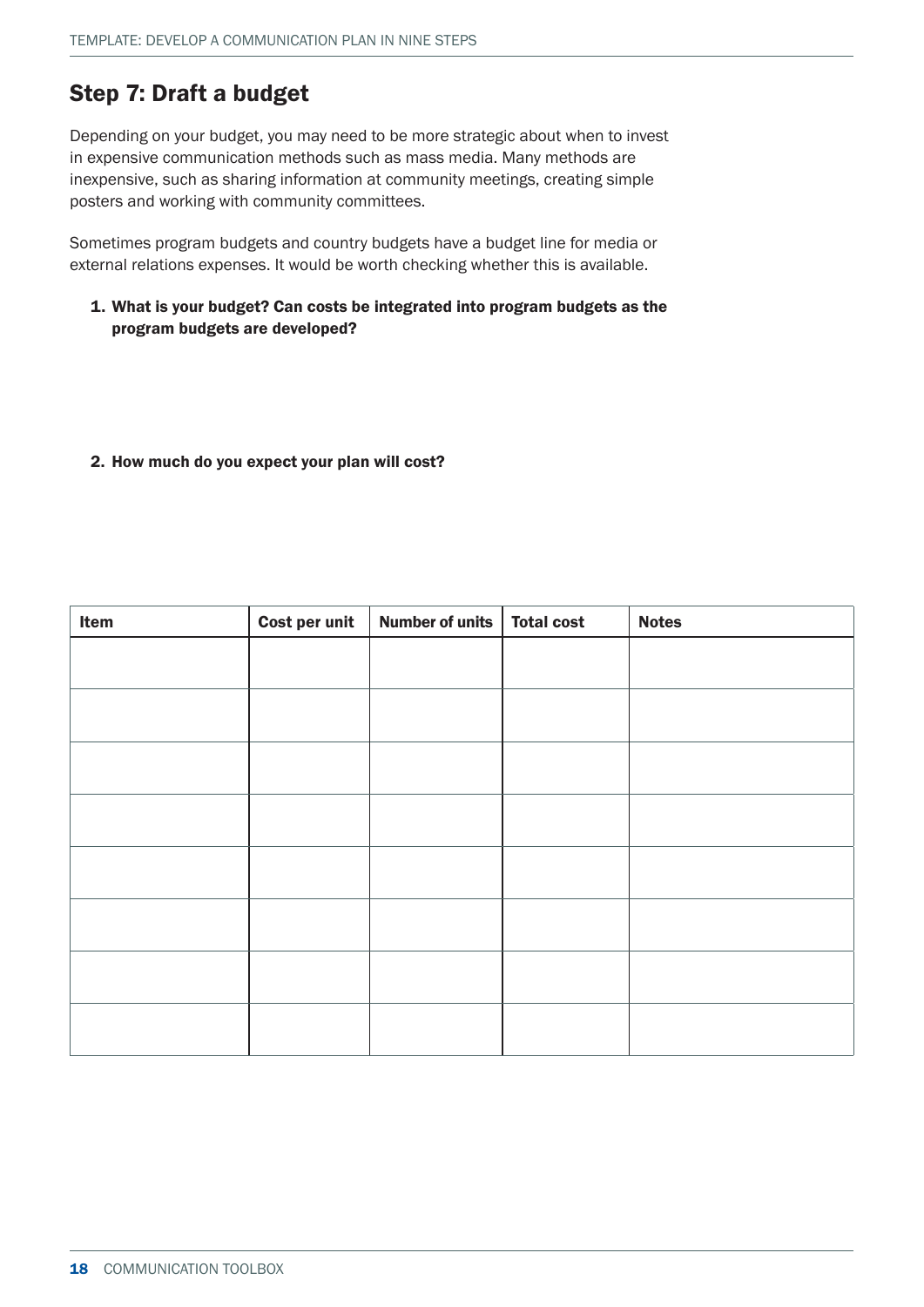### Example of a communications budget

The below table is an example of a communications budget. You should include the communications budget in the program budget.

Please note that the items and costs are only intended as examples. The list of items is not exhaustive. Costs need to be determined locally.

| <b>Item</b>                                                                               | Cost<br>per unit | <b>Number</b><br>of units | <b>Total cost</b> | <b>Notes</b>                                                |
|-------------------------------------------------------------------------------------------|------------------|---------------------------|-------------------|-------------------------------------------------------------|
| Artist to develop pictures to accompany<br>written information                            | 30.00            | 4                         | 120.00            | 4 pictures for the program poster                           |
| Printing of leaflets, posters and<br>participant agreements                               | 0.20             | 1,000                     | 200.00            | One leaflet for each<br>program participant                 |
| T-shirt printing so that staff are<br>easily identifiable                                 | 10.00            | 20                        | 200.00            | Two T-shirts per staff member                               |
| Staff ID cards, so staff are identifiable                                                 | 5.00             | 10                        | 50.00             |                                                             |
| Refreshments as part of trainings<br>on better communication with<br>community committees | 7.00             | 70                        | 490.00            | Assume 10 members for 7<br>committees-snacks only           |
| Cost of physical items-such as notice<br>boards, megaphones                               | 120.00           | 2                         | 240.00            | Notice boards for the 2 sites                               |
| Cost of sound truck-to go around<br>neighborhoods with messages                           | 50.00            | 24                        | 1,200.00          | Sound truck to visit both sites<br>each month for 12 months |
| <b>TOTAL</b>                                                                              |                  |                           | 2,500.00          |                                                             |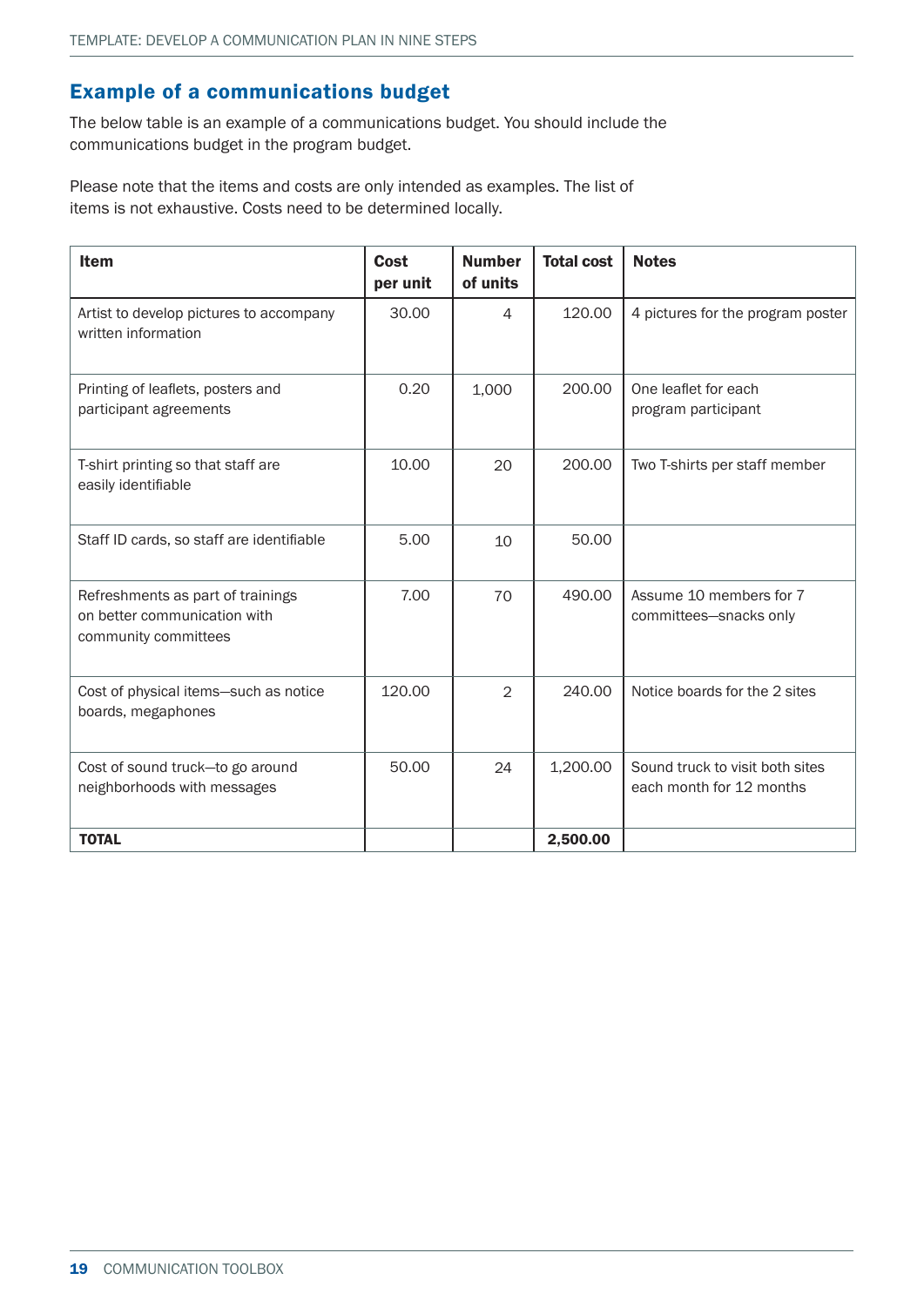## Step 8: Implement the plan

You may need to use a variety of activities in order to roll out your communication plan. The activities might be one-time, periodic or ongoing.

Consider the order in which different people will need to know information. For example, staff may need to be informed before they can explain the program to others. Often, programs need to inform community leaders and other community groups before informing the wider community.

1. What key activities will you need to complete in order to roll out this communication plan?

#### 2. Do certain target groups need to be informed before others?

#### 3. Who will take the lead for each? Think about who is responsible for

- managing the communication plan and sustaining the approach,
- developing communication materials,
- sharing messages with communities and gathering feedback,
- communicating with other stakeholders (e.g., government departments, local NGOs and international NGOs) and
- reviewing whether the communication approach is effective.

| <b>Activity</b> | Lead | <b>Time frame</b> |              |   |                |                 |   |   |   |   |    |    |                 |
|-----------------|------|-------------------|--------------|---|----------------|-----------------|---|---|---|---|----|----|-----------------|
|                 |      |                   | $\mathbf{2}$ | 3 | $\overline{4}$ | $5\phantom{.0}$ | 6 | 7 | 8 | 9 | 10 | 11 | 12 <sub>2</sub> |
|                 |      |                   |              |   |                |                 |   |   |   |   |    |    |                 |
|                 |      |                   |              |   |                |                 |   |   |   |   |    |    |                 |
|                 |      |                   |              |   |                |                 |   |   |   |   |    |    |                 |
|                 |      |                   |              |   |                |                 |   |   |   |   |    |    |                 |
|                 |      |                   |              |   |                |                 |   |   |   |   |    |    |                 |
|                 |      |                   |              |   |                |                 |   |   |   |   |    |    |                 |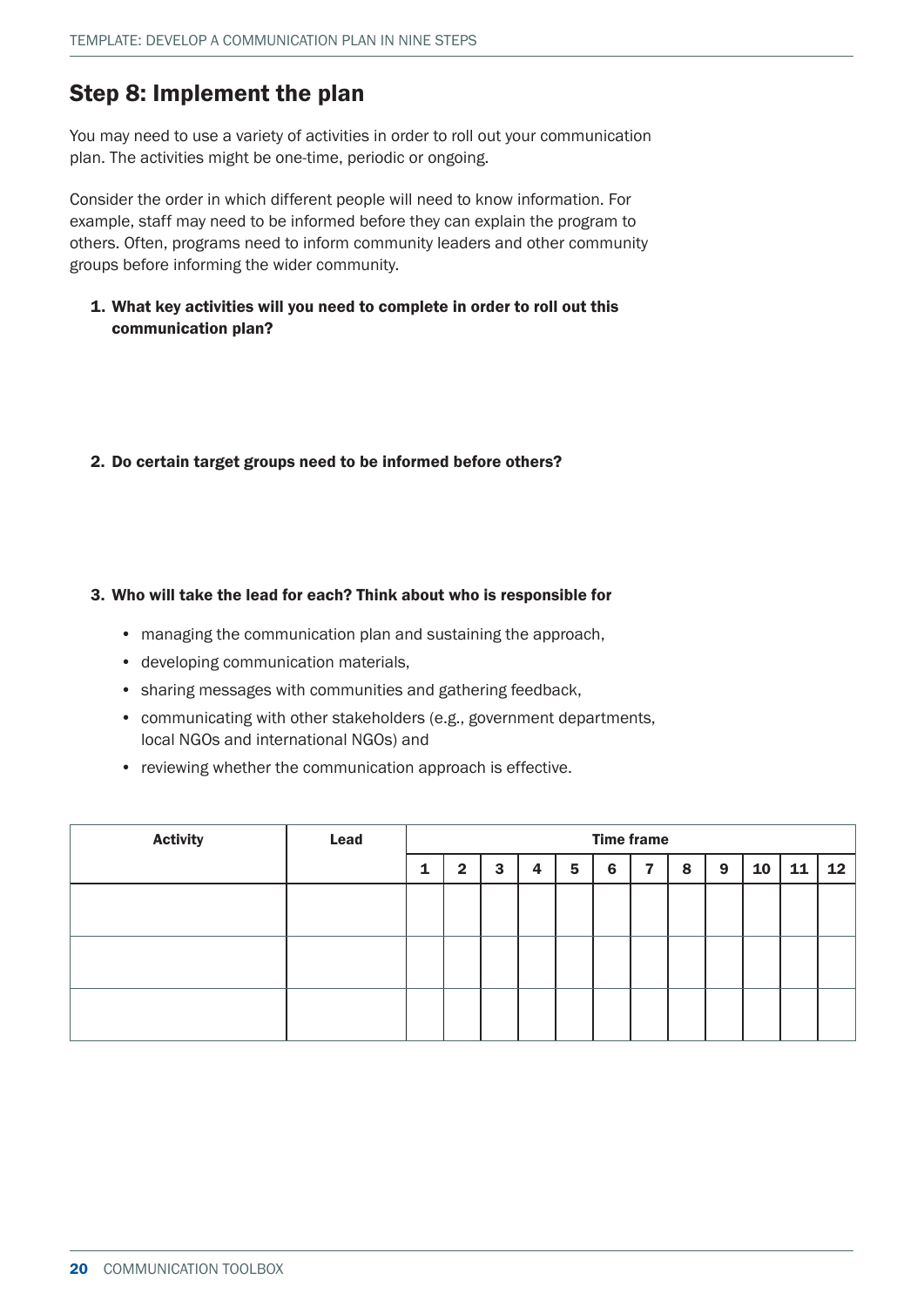### Example of activities in an implementation plan

The below table is an example of how to schedule activities in an implementation plan. The list of items is not exhaustive.

| <b>Activity</b>                                                                                                                                                                                    | <b>Lead</b>        | <b>Time frame</b> |                         |   |              |                |                |                         |   |                  |    |    |    |
|----------------------------------------------------------------------------------------------------------------------------------------------------------------------------------------------------|--------------------|-------------------|-------------------------|---|--------------|----------------|----------------|-------------------------|---|------------------|----|----|----|
|                                                                                                                                                                                                    |                    | $\mathbf{1}$      | $\overline{\mathbf{2}}$ | 3 | 4            | $5\phantom{1}$ | $6\phantom{1}$ | $\overline{\mathbf{r}}$ | 8 | $\boldsymbol{9}$ | 10 | 11 | 12 |
| Develop a communication plan,<br>with community's input about<br>preferred communication methods.                                                                                                  | Program<br>manager | ✔                 |                         |   |              |                |                |                         |   |                  |    |    |    |
| Develop a poster to summarize<br>the program.                                                                                                                                                      | Program<br>officer |                   |                         |   |              |                |                |                         |   |                  |    |    |    |
| Develop a program participant<br>agreement (PPA).                                                                                                                                                  | Program<br>manager | ✓                 |                         |   |              |                |                |                         |   |                  |    |    |    |
| Brief staff on the program and how<br>to explain it to others.                                                                                                                                     | Program<br>manager |                   |                         |   |              |                |                |                         |   |                  |    |    |    |
| Distribute the posters and explain<br>PPA to those selected.                                                                                                                                       | Field staff        |                   |                         |   |              |                |                |                         |   |                  |    |    |    |
| Work with the partner to identify<br>location for community meetings.                                                                                                                              | Program<br>officer |                   |                         |   |              |                |                |                         |   |                  |    |    |    |
| Hold bimonthly community meetings.                                                                                                                                                                 | M&E staff          |                   |                         |   | $\checkmark$ |                |                |                         | ✔ |                  |    |    |    |
| Develop an updated poster to<br>communicate progress to date.                                                                                                                                      | Program<br>officer |                   |                         |   |              |                |                |                         |   |                  |    |    |    |
| Review the communication plan.<br>Are current communication<br>methods effective? If people feel<br>well informed about the program,<br>what additional information would<br>they like to receive? | M&E staff          |                   |                         |   |              |                |                |                         |   |                  |    |    |    |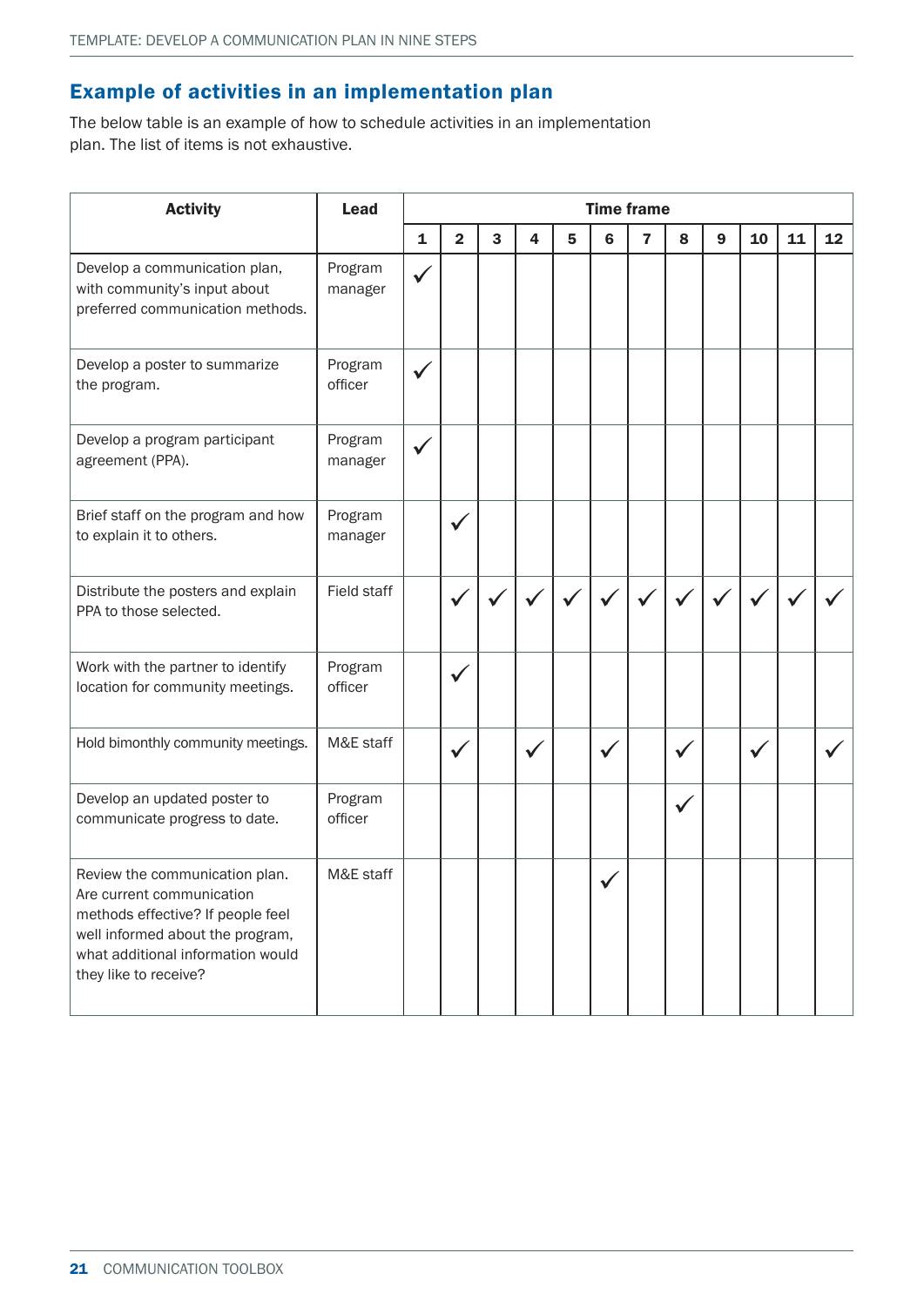## Step 9: Monitor the results and look for ways to improve

Review your communication plan during and after its implementation. Look for ways to improve. Did people receive your message? How did they respond?

The review can be either a stand-alone activity or one part of an overall program review. Before you implement the plan, you should decide with your team how and when to review the plan. This reminds staff that it's important to learn and improve over time.

- 1. What methods will you use to decide whether each communication approach is effective?
- 2. Who will be responsible for developing the review criteria and making the review happen?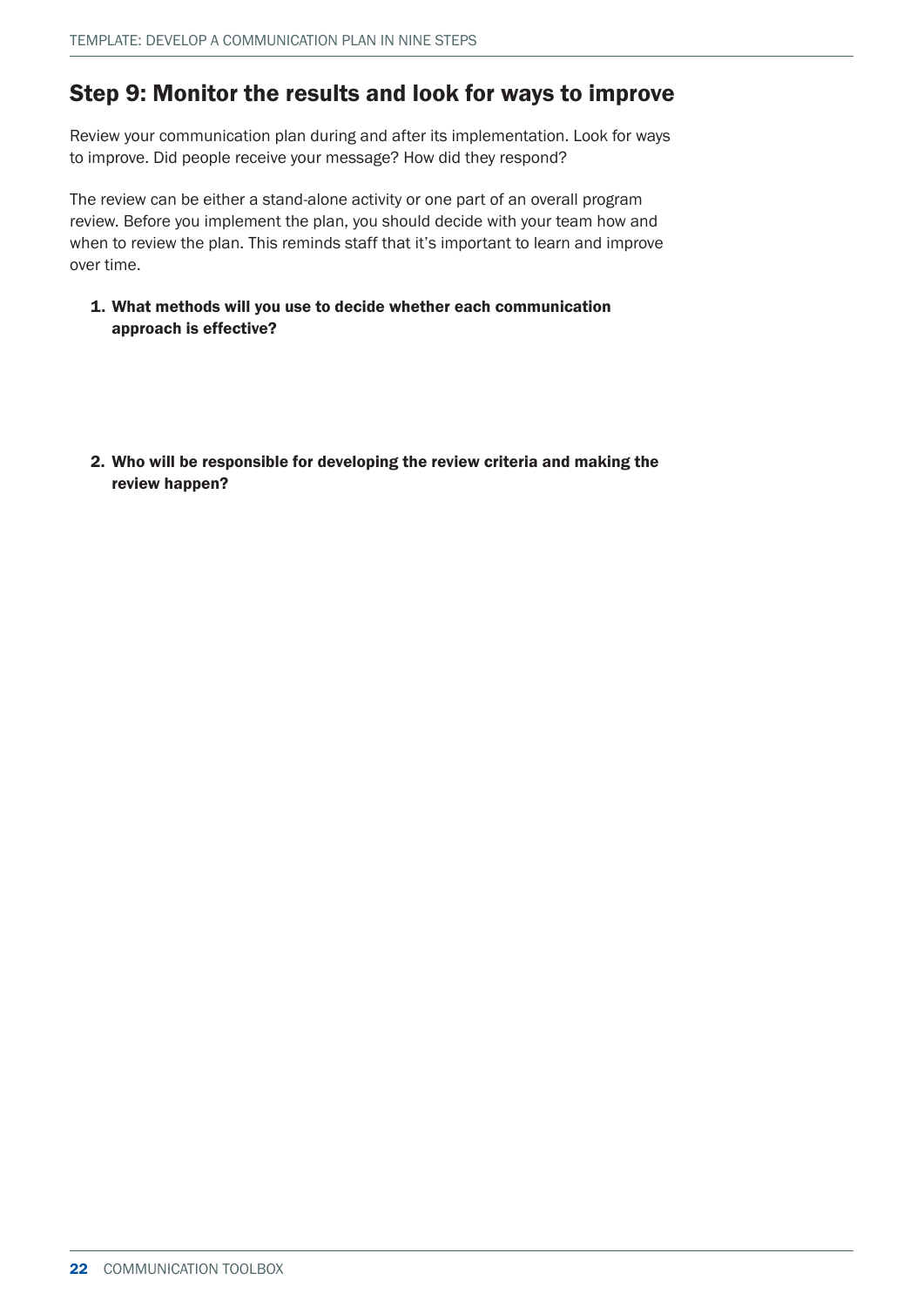### Methods for reviewing whether a communication approach is effective

Review your approach by making observations, by speaking to staff and by speaking to community members.

#### **Observe**

You can observe whether communication approaches are effective by making field visits and suboffice visit; by looking at reports, databases and communication materials; by observing community meetings; or by taking advantage of other opportunities to observe programs in action.

*What to look for*

 $\Box$  Target groups understand the language and words that staff and communication materials use.



 $\Box$  The information is accessible. (It reaches all vulnerable groups, and there are few barriers that might prevent people from understanding it.)

 $\Box$  The program documents and analyzes feedback.

### Talk to staff

You can find out whether managers and field-level staff understand the communication plan by talking to them during meetings, informal interviews, field visit or focus-group discussions.

#### *What to look for*

| Staff understand the overall program. |  |
|---------------------------------------|--|
|                                       |  |

- $\Box$  Staff can explain what communication methods the program uses and what information the program is sharing.
- $\Box$  Staff can provide an example of how the program used feedback to make improvements.

#### *Sample questions*

- Can you explain the program? *(Ask for details: How are people selected for the program? What are the program's main goals, activities and deliverables? What is the time frame?)*
- What do you tell community members and program participants about the program?
- How do you communicate this information?
- When do you communicate with community members and participants?
- What is your role in informing communities about the program?
- How can community members provide feedback?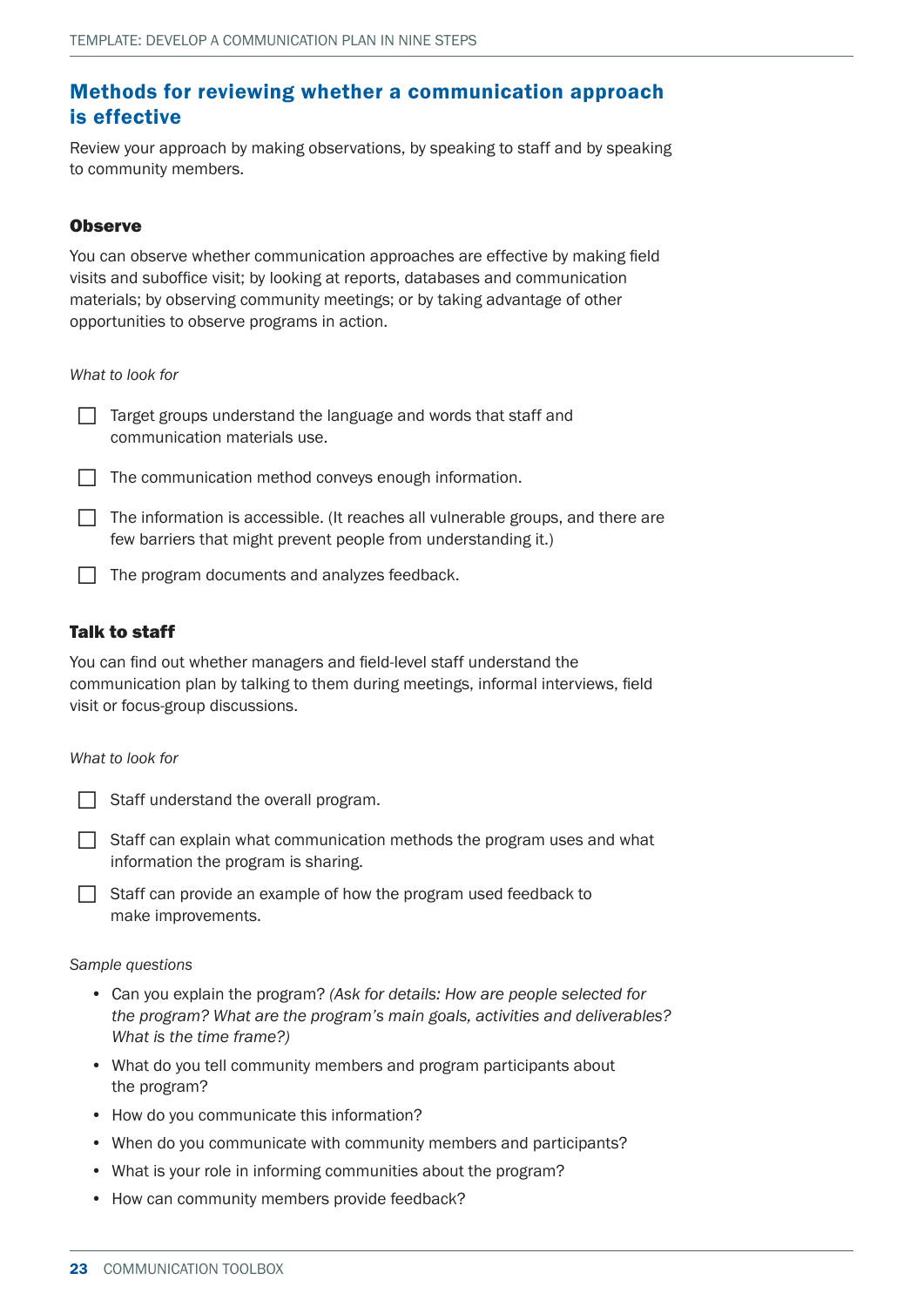- How do you share feedback with decision makers? *(Can you give an example of when the program used community feedback to improve the program?)*
- How do you think we could improve the way we communicate with communities?

#### Talk to community members

You can find out whether community members are receiving the information that they need by asking them for feedback during community meetings, informal interviews, staff visits, focus-group discussions and surveys. Be sure to talk with people who are more vulnerable.

#### *What to look for*

| $\Box$ There is evidence that all target groups are receiving information in a timely |
|---------------------------------------------------------------------------------------|
| manner and that they understand the information.                                      |

| $\Box$ The program uses communication methods that community members prefer. |  |  |
|------------------------------------------------------------------------------|--|--|
|                                                                              |  |  |

 $\Box$  All vulnerable groups have equal access to information.

 $\Box$  Community members feel satisfied with the amount of communication.

 $\Box$  Community members have the opportunity to give feedback, and they feel that their comments will be taken into consideration.

#### *Sample questions*

- What do you know about this project and the organizations that are running it? *(Ask for details: How are people selected for the program? What are the program's main goals, activities and deliverables? When will the program end?)*
- How did you find out this information?
- How would you like us to share information about this project with you?
- Which people or groups in this community know the most about the project? Which people or groups know the least? *(Why do some people know more than others? What are some of the challenges that prevent people from accessing information?)*
- What else would you like to know about the project? *(Do you have any questions for us now?)*
- Has the program given you ways to share your feedback and opinions with us? Have we responded to feedback?